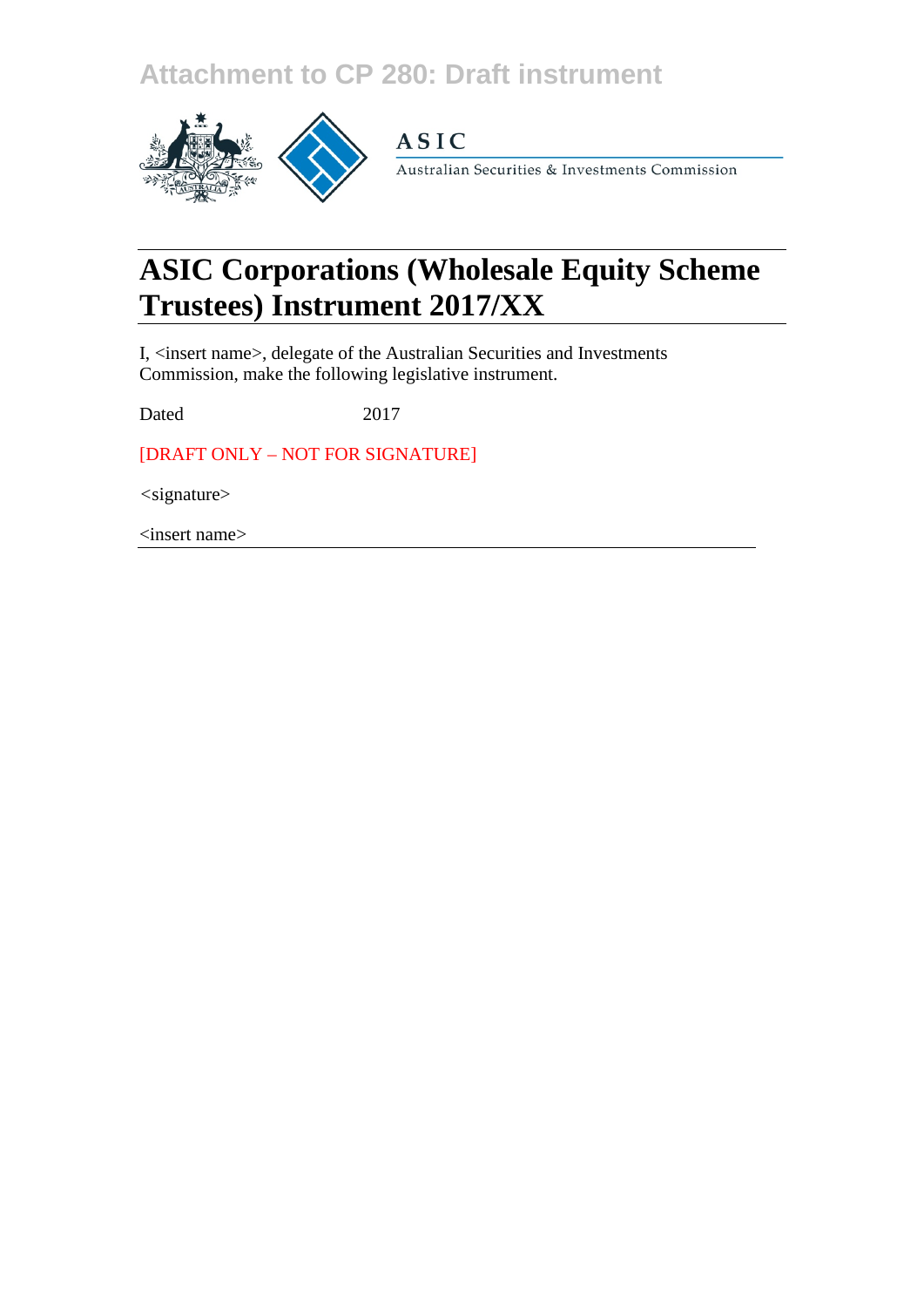## **Contents**

|                       | <b>Part 1—Preliminary</b>                                                     | 3  |
|-----------------------|-------------------------------------------------------------------------------|----|
|                       |                                                                               |    |
| $\mathcal{D}_{\cdot}$ |                                                                               |    |
| 3                     |                                                                               |    |
| 4                     |                                                                               |    |
|                       | <b>Part 2—Exemption</b>                                                       | 5  |
|                       |                                                                               |    |
| 6                     |                                                                               |    |
| 7                     |                                                                               |    |
| 8                     |                                                                               |    |
|                       | <b>Part 3-Declaration</b>                                                     | 8  |
| 9                     | Adequate financial resources for managers that are responsible entities, IDPS |    |
|                       | <b>Part 4-Transitional</b>                                                    | 10 |
|                       |                                                                               |    |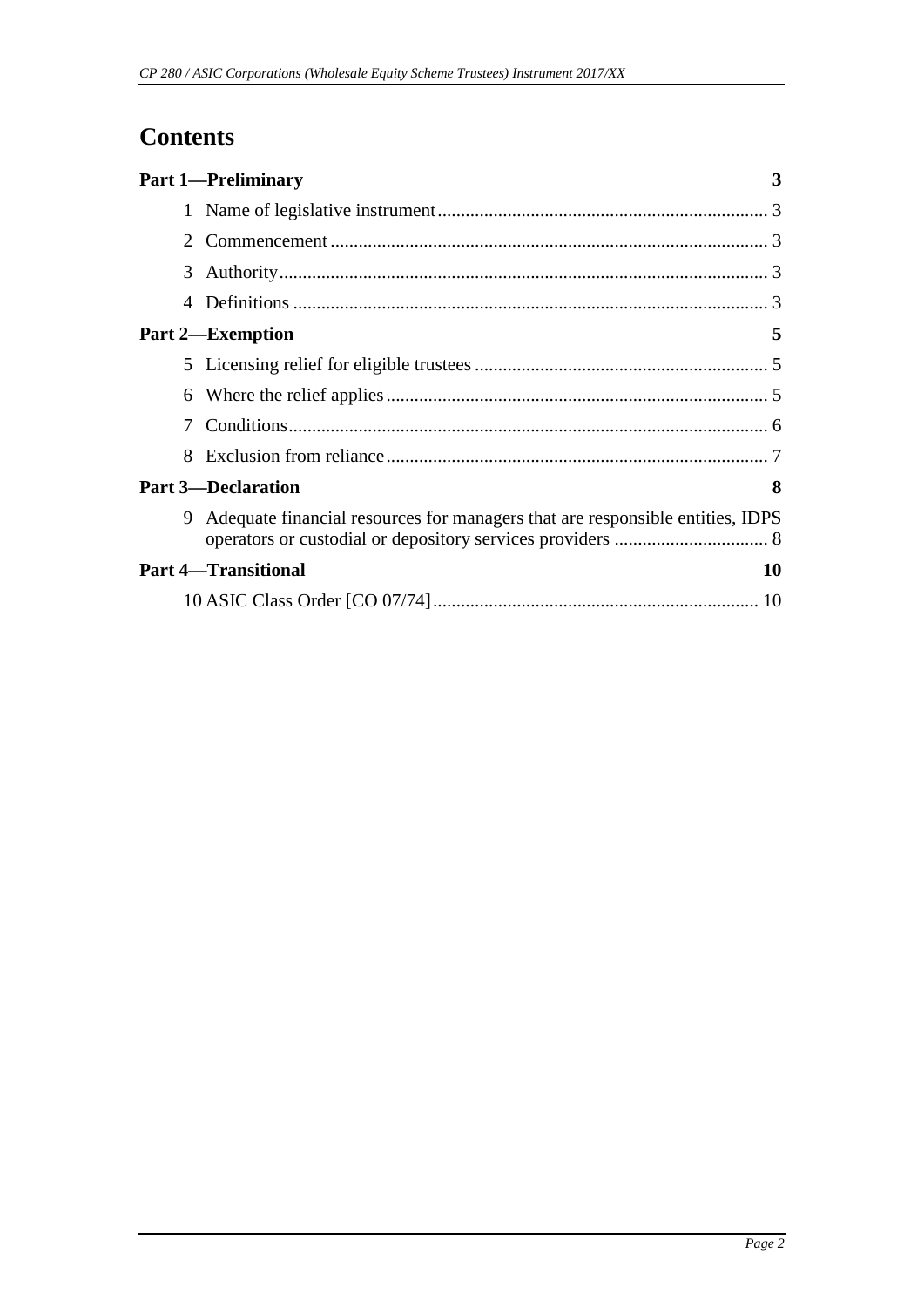### <span id="page-2-1"></span><span id="page-2-0"></span>**Part 1—Preliminary**

#### **1 Name of legislative instrument**

This is the *ASIC Corporations (Wholesale Equity Scheme Trustees) Instrument 2017/XX*.

### <span id="page-2-2"></span>**2 Commencement**

This instrument commences on the day after it is registered on the Federal Register of Legislation.

Note: The register may be accessed a[t www.legislation.gov.au.](http://www.legislation.gov.au/)

### <span id="page-2-3"></span>**3 Authority**

This instrument is made under paragraphs 926A(2)(a) and (c) of the Act.

### <span id="page-2-4"></span>**4 Definitions**

In this instrument:

*Act* means the *Corporations Act 2001*.

*eligible trustee* means, in relation to a wholesale equity scheme, a trustee of the scheme that is a body corporate that does not control any entity which is an issuer of an investment product held by the body corporate.

Note: "control" is defined in section 50AA of the Act.

*exempt liability* means, in relation to a wholesale equity scheme, a liability arising from any act or omission relating to a wholesale equity financial service for which the trustee of the scheme may be indemnified from the trust property.

*incidental property*, in relation to a wholesale equity scheme, means cash, deposits or current accounts with an Australian ADI or interests in a cash management trust that are held for no more than three months pending the acquisition of investment products, or expenditure or distribution to members.

#### *investment product* means:

- (a) a security within the meaning of section 761A of the Act; or
- (b) an option to acquire, by way of transfer, a security covered by paragraph (a), (b) or (c) of the definition of *security* in section 761A of the Act; or
- (c) a managed investment product within the meaning of section 761A of the Act; or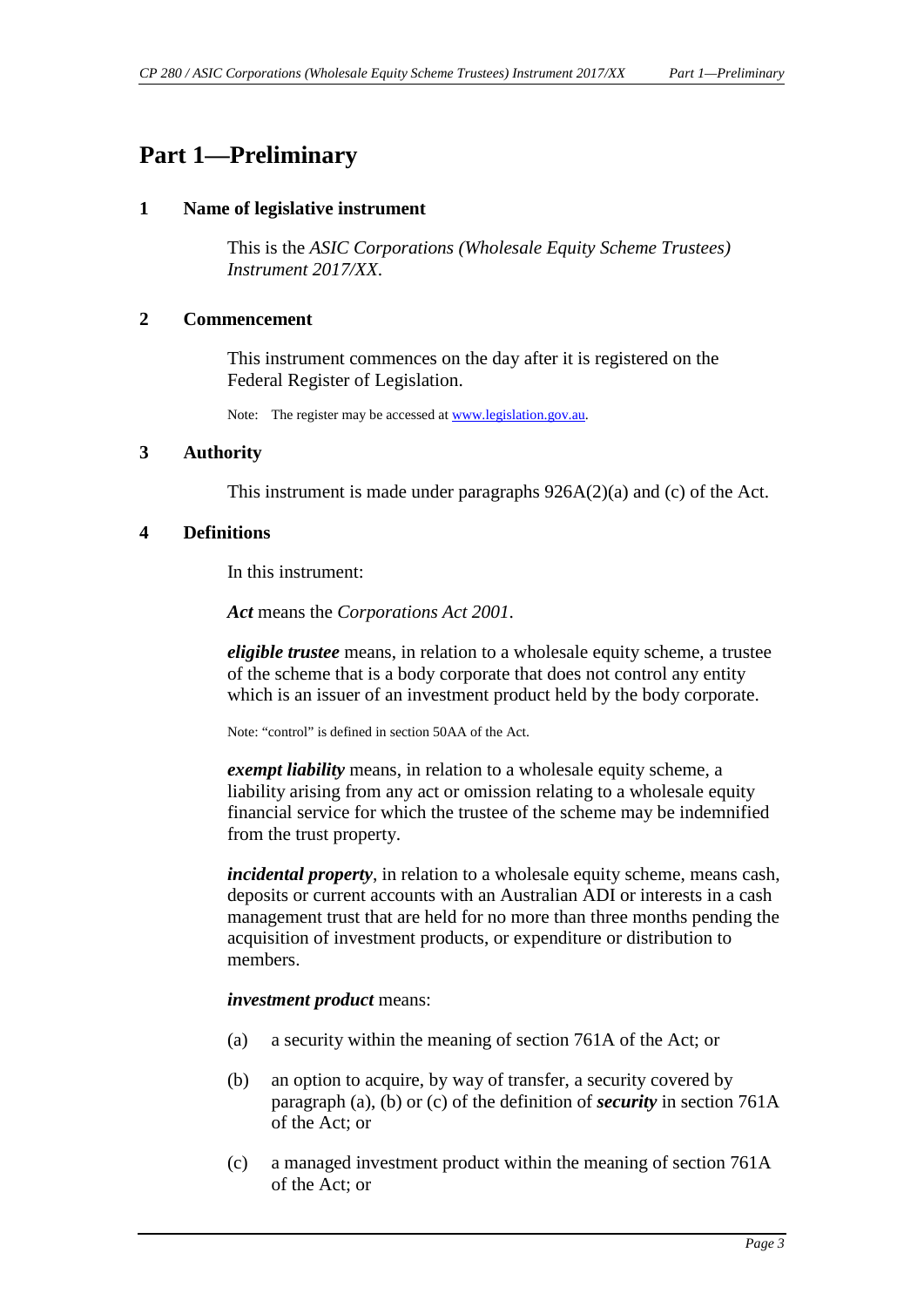- (d) a financial product covered by paragraph  $764A(1)(ba)$  of the Act; or
- (e) an option to acquire, by way of transfer, a financial product covered by subparagraph  $764A(1)(b)(i)$  or (ii) of the Act; or
- (f) an option to acquire, by way of transfer, a financial product covered by subparagraph  $764A(1)(ba)(i)$  or (ii) of the Act.

*manager*: see section 6.

*old class order* means ASIC Class Order [CO 07/74].

*PF 209* means *ASIC Pro Forma 209: Australian financial services licence conditions* as at the date of this instrument.

*relevant financial conditions*, in relation to an Australian financial services licence, means conditions to the effect of conditions 13 (base level requirements), 21 (financial requirements for holding client money or property), 22 (financial requirements for licensee transacting with clients) and 28 (audit opinion on financial requirements) of PF 209.

*representative* has the meaning given by section 910A of the Act.

*trust property* of a wholesale equity scheme means:

- (a) contributions of money or money's worth to the scheme; and
- (b) money borrowed or raised by the trustee for the purposes of the scheme; and
- (c) property acquired, directly or indirectly, with, or with the proceeds of, contributions or money referred to in paragraph (a) or (b); and
- (d) income and property derived, directly or indirectly, from contributions, money or property referred to in paragraph (a), (b) or (c).

*trustee*: see section 5.

*wholesale equity financial services*: see section 5.

*wholesale equity scheme* means a trust that is operated under a managed investment scheme to which all of the following apply:

- (a) the scheme is not registered; and
- (b) all of the trust property (other than incidental property) consists of investment products; and
- (c) at all times the value of investment products which are quoted on a financial market does not exceed 20% of the trustee's reasonable estimate of the market value of the trust property;
- (d) no interests in the scheme have been issued to a person as a retail client.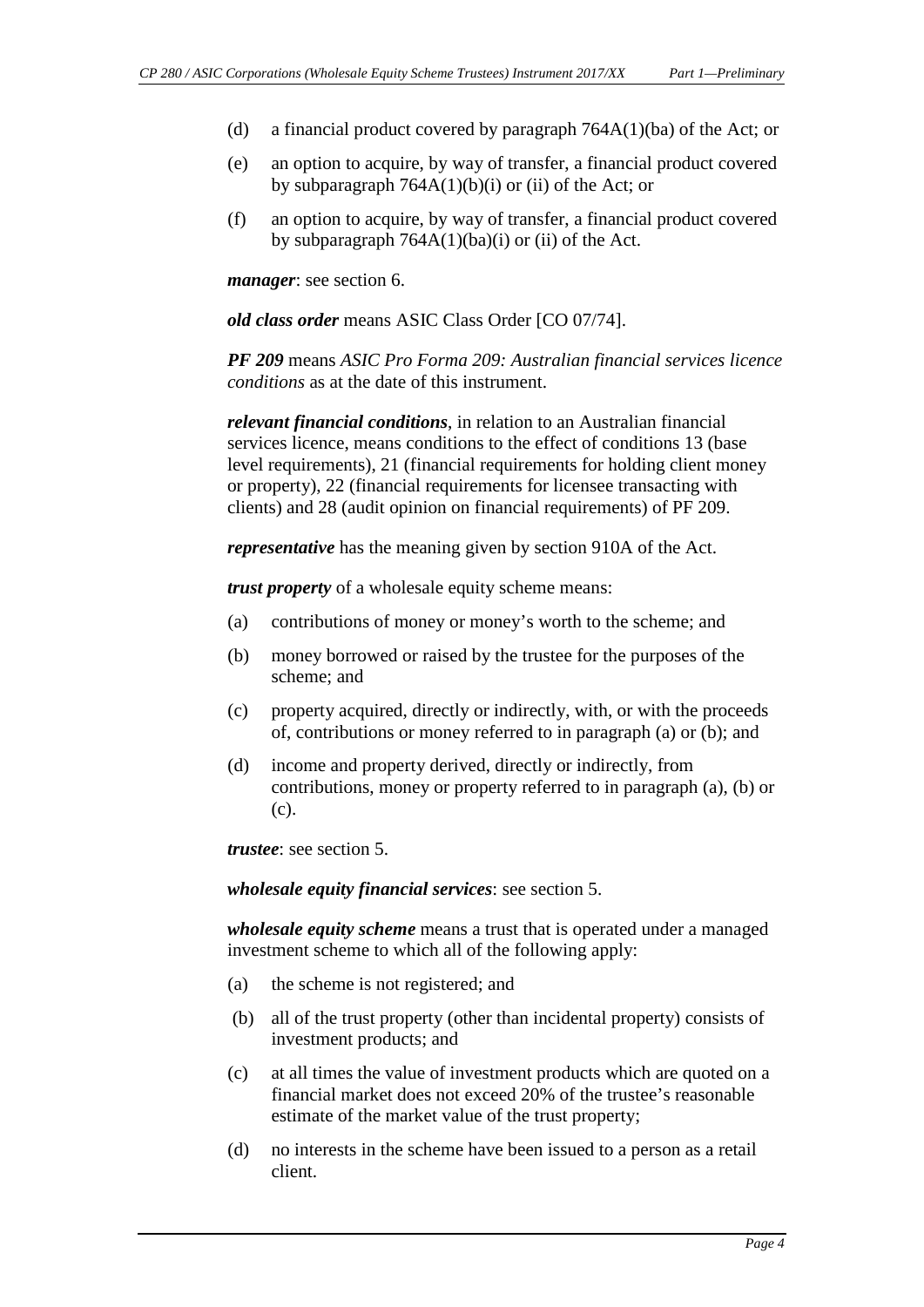### <span id="page-4-1"></span><span id="page-4-0"></span>**Part 2—Exemption**

### **5 Licensing relief for eligible trustees**

A person (**trustee**) who is an eligible trustee of a wholesale equity scheme does not have to comply with subsection 911A(1) of the Act for the provision of the following financial services (**wholesale equity financial services**):

- (a) dealing in (other than by issuing to a person as a retail client) investment products that form part of the trust property of the wholesale equity scheme; and
- (b) providing a custodial or depository service in relation to the investment products.
- Note 1: A trustee may also have the benefit of paragraph 911A(2)(b) of the Act which will allow it to issue interests in a wholesale equity scheme without an Australian financial services licence if certain circumstances exist.
- Note 2: *ASIC Corporations (Effect of Licensing Exemptions) Instrument 2015/1115* provides relief from subsection 911B(1) of the Act to a person who provides financial services on behalf of a person who does not need an Australian financial services licence because of an exemption under section 926A of the Act.

### <span id="page-4-2"></span>**6 Where the relief applies**

The exemption in section 5 is available where all of the following apply:

- (a) a related body corporate (the *manager*) of the trustee holds an Australian financial services licence that:
	- (i) authorises the manager to provide all of the wholesale equity financial services that are provided by the trustee in reliance on section 5; and
	- (ii) contains conditions to the effect that the manager must:
		- (A) as far as possible, comply with the Act as if the trustee were providing those wholesale equity financial services as the manager's representative; and
		- (B) have in place a deed poll that contains enforceable, unlimited and irrevocable covenants, for the benefit of each person (*beneficiary*) to whom the trustee provides a wholesale equity financial service, to the effect that the manager will indemnify the beneficiary in relation to any liability (other than an exempt liability) that arises from the trustee's provision of a wholesale equity financial service to the beneficiary; and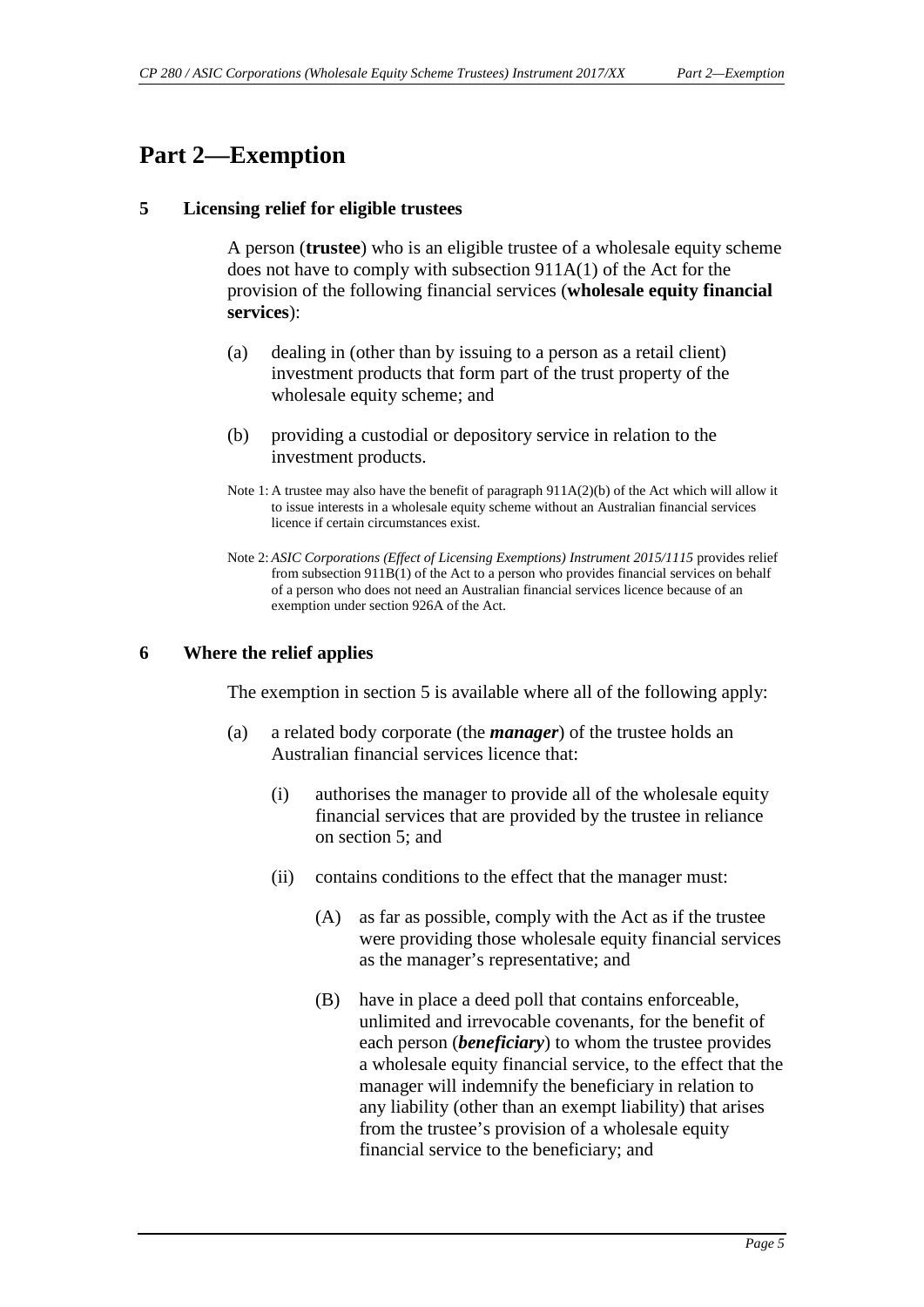- (C) for the purposes of the relevant financial conditions of the manager's Australian financial services licence treat the assets, liabilities, cash inflows and cash outflows of the trustee as though they were included in the assets, liabilities, cash inflows and cash outflows of the manager;
- (b) if the trustee or manager becomes aware or should reasonably have become aware of matters that give it reason to believe that the trustee has failed to comply, other than in an immaterial respect, with the conditions in section 7, 10 business days have not elapsed without full particulars of the failure having been provided to ASIC in writing (to the extent that the trustee or manager knows those particulars or would have known them if it had undertaken reasonable enquiries).

### <span id="page-5-0"></span>**7 Conditions**

- (1) The trustee must comply with:
	- (a) for so long as the trustee relies on the exemption in section 5 conditions 13(a) and (b) of PF 209 as if the trustee were a financial services licensee whose licence contained those conditions; and
	- (b) section 912AC (other than subsections  $(4)$  to  $(7)$ ) of the Act (as notionally inserted by ASIC Class Order [CO 13/761]) as if:
		- (i) from the time the trustee first relies on the exemption in section 5 until the time the trustee ceases to rely on the exemption, the trustee were a financial services licensee:
			- (A) whose licence authorises it to provide a custodial or depository service; and
			- (B) to whom section 912AC applies; and
		- (ii) the references in subsection  $912AC(10)$  to "other financial requirements in conditions on its licence" were references to the conditions mentioned in paragraph (a); and
		- (iii) subsection 912AC(10) did not require the audit opinion to deal with compliance with, or a requirement under, subsection 912AC(4) or (7); and
		- (iv) the requirement in paragraph  $912AC(11)(a)$  to lodge the audit opinion with the balance sheet required under section 989B were a requirement to lodge the audit opinion no later than 3 months after the end of the financial year of the trustee; and
	- (c) sections 912AAC and 912AAD of the Act (as notionally inserted by ASIC Class Order [CO 13/1410]) as if, from the time the trustee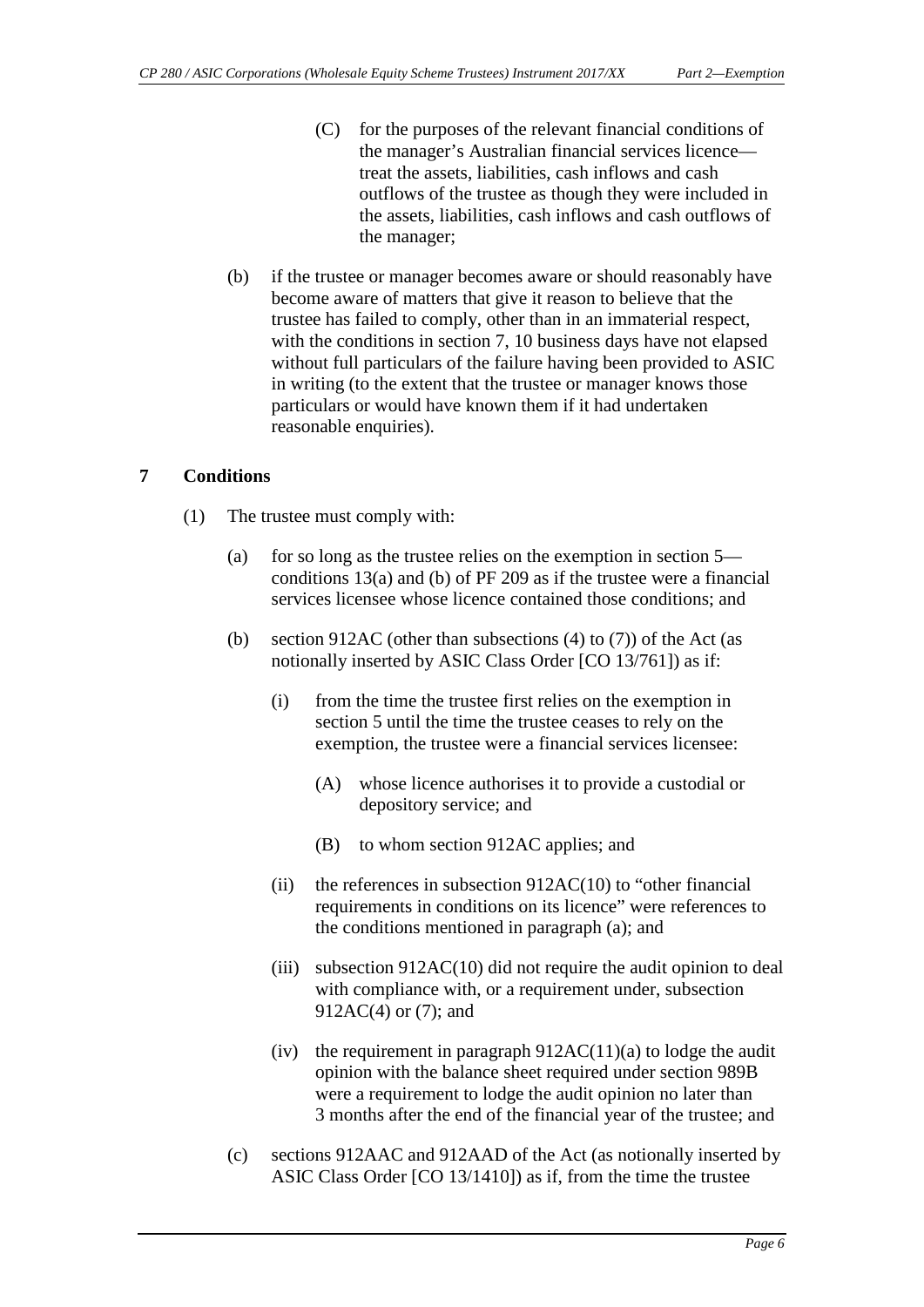first relies on the exemption in section 5 until the time the trustee ceases to rely on the exemption, the trustee were a financial services licensee whose licence authorises it to provide a custodial or depository service.

- Note: Condition 13 of PF 209 set out the base level requirements applicable to all financial services licensees who are not bodies regulated by the Australian Prudential Regulation Authority. Section 912AC of the Act (as notionally inserted by ASIC Class Order [CO 13/761]) sets out the tailored cash needs, net tangible assets and audit requirements that apply to licensees authorised to provide a custodial or depository service. Together, these conditions require the licensee to be solvent at all times and have positive net assets and to meet the tailored cash needs, net tangible assets and audit requirements. Sections 912AAC and 912AAD of the Act (as notionally inserted by ASIC Class Order [CO 13/1410]) set out standards that apply to a licensee in relation to the provision of a custodial or depository service by the licensee or a person engaged by the licensee. The exclusion of the requirements of subsections  $912AC(4)$  to (7) of the Act in paragraph (b) means that the trustee will not have to comply with the net tangible assets requirement.
- (2) The trustee must take all reasonable steps to ensure that no interests in the scheme are acquired by a person as a retail client.
	- Note: The scheme will not be a wholesale equity scheme (and the exemption in section 5 will not be available) if any interests are issued to a person as a retail client: definition of *wholesale equity scheme*.

### <span id="page-6-0"></span>**8 Exclusion from reliance**

The exemption in section 5 does not apply to a person if ASIC has given a notice in writing to the person that they may not rely on that exemption and ASIC has not withdrawn that notice in writing.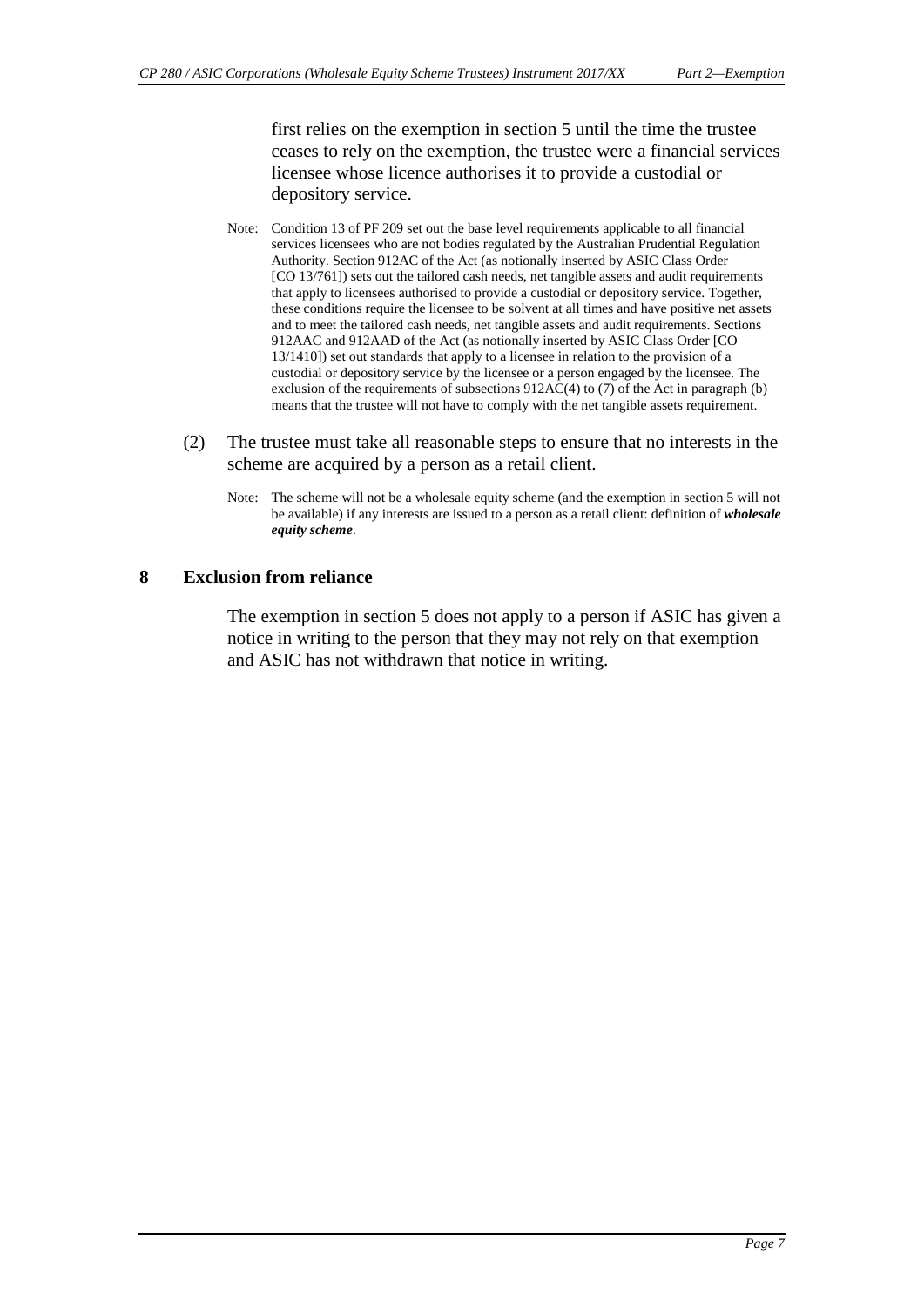### <span id="page-7-1"></span><span id="page-7-0"></span>**Part 3—Declaration**

### **9 Adequate financial resources for managers that are responsible entities, IDPS operators or custodial or depository services providers**

- (1) Part 7.6 (other than Divisions 4 and 8) of the Act applies in relation to a manager as if that Part were modified or varied by:
	- (a) after subsection 912AA(2) (as notionally inserted by ASIC Class Order [CO 13/760]), inserting:
		- "(2A)This section applies to a licensee (*manager*) that holds an Australian financial services licence that:
			- (a) authorises the manager to provide wholesale equity financial services (within the meaning of the *ASIC Corporations (Wholesale Equity Scheme Trustees) Instrument 2017/XX* (*ASIC Instrument*)); and
			- (b) contains conditions to the effect of the conditions referred to in subparagraph  $6(a)(ii)$  of the ASIC Instrument);

as if the assets, liabilities, cash inflows and cash outflows of any eligible trustee were included in the assets, liabilities, cash inflows and cash outflows of the manager.

- (2B) In subsection (2A), *eligible trustee* means a person who is both:
	- (a) an eligible trustee of a wholesale equity scheme (within the meaning of the ASIC Instrument);
	- (b) a related body corporate of the manager."; and
- (b) after subsection 912AC(2) (as notionally inserted by ASIC Class Order [CO 13/761]), inserting:
	- "(2A) This section applies to a licensee (*manager*) that holds an Australian financial services licence that:
		- (a) authorises the manager to provide wholesale equity financial services (within the meaning of the *ASIC Corporations (Wholesale Equity Scheme Trustees) Instrument 2017/XX* (*ASIC Instrument*)); and
		- (b) contains conditions to the effect of the conditions referred to in subparagraph 6(a)(ii) of the ASIC Instrument;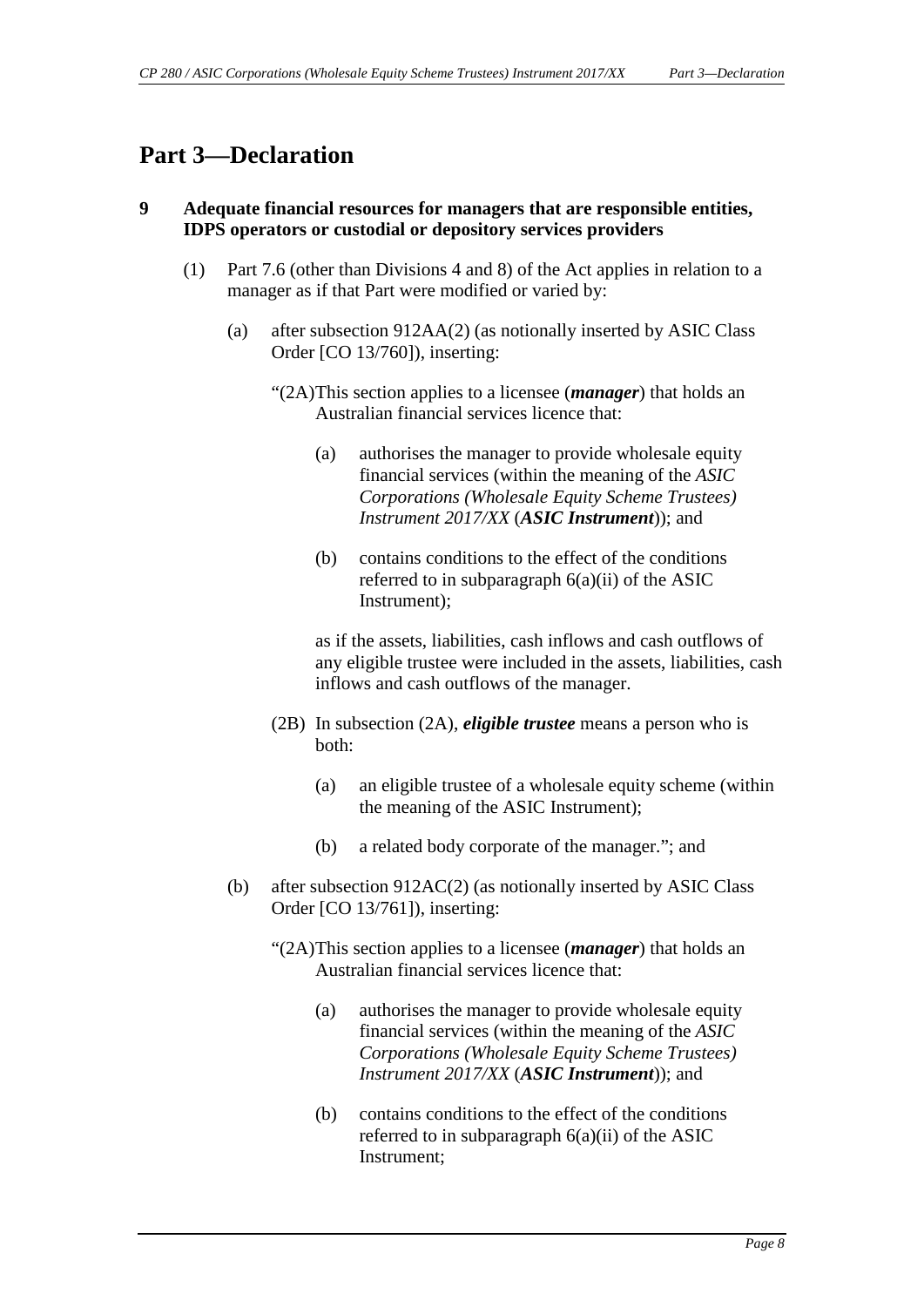as if the assets, liabilities, cash inflows and cash outflows of any eligible trustee were included in the assets, liabilities, cash inflows and cash outflows of the manager.

- (2B) In subsection (2A), *eligible trustee* means a person who is both:
	- (a) an eligible trustee of a wholesale equity scheme (within the meaning of the ASIC Instrument);
	- (b) a related body corporate of the manager.".